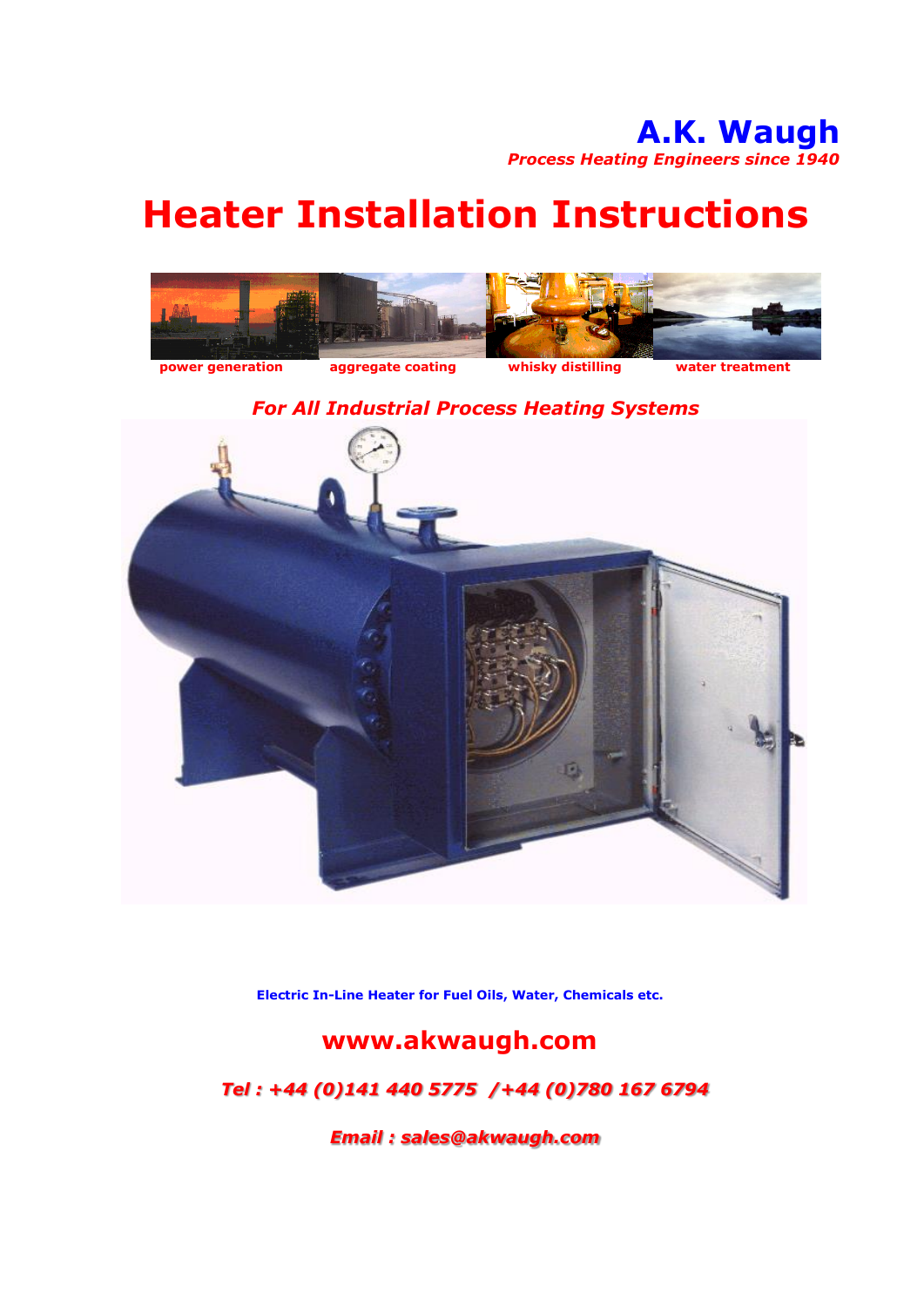### **Installation Instructions for Steam/Electric In-Line Heaters with Removable Core Type Elements**

## **Contents**

|                                        |         |                                                                                                                            | Page           |
|----------------------------------------|---------|----------------------------------------------------------------------------------------------------------------------------|----------------|
| 1.0                                    | ÷.      | <b>Introduction</b>                                                                                                        | 3              |
| 2.0                                    | ÷.      | <b>Installation</b>                                                                                                        | 3              |
| 3.0<br>3.1                             | ÷<br>t, | <b>Electrical Connections</b><br>Steam or Hot Water Connections                                                            | $\overline{4}$ |
| 4.0                                    | ÷.      | <b>Standard Accessories</b>                                                                                                | 4              |
| 5.0<br>5.1<br>5.2                      | ÷.      | <b>Method of Operation of Heater Unit</b><br>Steam Coil<br>Steam "U" Tube                                                  | 4              |
| 6.0                                    | ÷       | <b>Setting of Thermostats</b>                                                                                              | 5              |
| 6.1<br>$6.2$<br>6.3<br>6.4             |         | General Information<br><b>Control Thermostats</b><br>Safety (Master) Thermostats<br>Steam / Hot Water Control Systems      | 5              |
| 6.5                                    |         | Steam / Hot Water Thermostatic Controls                                                                                    | 5/6            |
| 7.0<br>7.1<br>7.2<br>7.3               | ÷       | <b>Maintenance</b><br>Periodic Maintenance<br>Routine Cleaning - 6 Months<br>General Overhaul - 12 Months                  | 6              |
| 8.0<br>8.1<br>8.2<br>8.3<br>8.4<br>8.5 | ÷       | <b>Spares</b><br>Thermostats<br><b>Heating Elements</b><br><b>Relief Valve</b><br>Steam Thermostat & Valve<br>Steam Bundle | 7              |
| 9.0                                    | ÷,      | <b>Fault Correction</b>                                                                                                    | 7              |
| 9.1<br>9.2                             |         | Poor Control Characteristics<br>Required Outlet Temperature Unobtainable                                                   |                |
| 9.3<br>9.4                             |         | <b>Constant Fuse Failure</b><br>Safety (Master) Thermostat Trip-Out                                                        | 8              |
| 9.5                                    |         | Spares Ordering Information                                                                                                |                |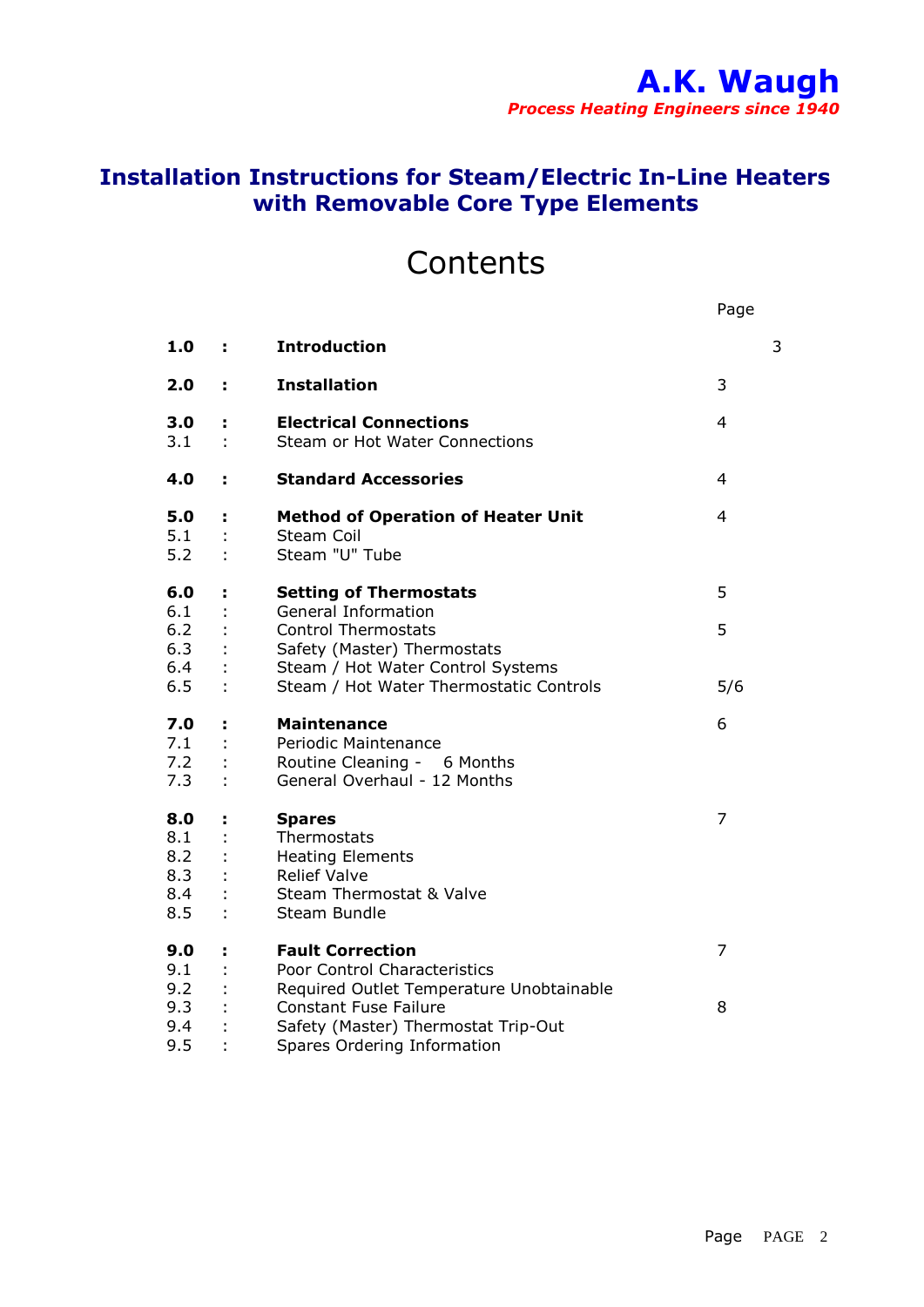#### **1.0 Introduction**

AKW series CES and PB Line heaters are basically designed for oil preheating applications. The construction of the heater unit is mild steel throughout using materials conforming with British Standard Specifications. Where a fluid other than oil is to be heated then material specifications vary accordingly. The heater design follows conventional layout with separable Tube Plate and Heater Shell thus enabling the heating battery to be removed easily for repair, replacement or upgrading. The steam battery is, in the case of the CES type, integral with the electric heating elements on the same tube plate. The steam and electric tube plates are separate on the PB type, being at opposing ends of the heater shell.

The tube bundle is optimally designed for the use which is specified in the original Order, and may be baffled to optimise heat transfer rates without exceeding pressure drop limitations.

The basic heater unit solely comprises the tube bundle with a header assembly fitted to a fully insulated and clad pressure vessel. This allows for flexibility of design in that heaters for horizontal and vertical fixing or heaters with various types of oil temperature control systems all utilise the basic heater unit and all design alterations necessary for particular systems are confined to external fittings. In general therefore this Instruction Manual is confined to the basic heater unit and where applicable literature is appended dealing with the various accessories supplied.

#### **2.0 Installation**

CES and PB heaters are mounted either horizontally or vertically according to the clients wishes. Definite instruction must be given to supply vertical mounted types otherwise a horizontal unit will be supplied. Design changes are necessary for the vertical type, such as change over of the normal inlet and outlet connections and a modification to the control unit housing. Control housings are normally fitted with either left or right handed accessory fittings, e.g. thermometer etc., dependent upon instructions.

The following connections are provided as standard :

1) Oil Return / Inlet

- 2) Oil Flow / Outlet
- 3) Oil Drain
- 4) Thermometer
- 5) Relief Valve
- 6) Steam/Hot Water Flow
- 7) Steam/Hot Water Return

Care must be taken to ensure that sufficient free space is provided for the withdrawal of either the heating element(s) or the tube bundle. This withdrawal length is usually given on the heater drawing, or can be assumed to be the length of the heater shell. Entire heaters can be lifted by connecting suitable gear to the lifting lugs or to the flange and end plate holes.

It is recommended that horizontal heaters are mounted to give a tilt towards the header assembly or drain, wherever it is placed. This ensures that steam condensate and any sludge will collect and drain correctly. A tilt of 1" in 5' ( 25mm in 1500mm ) is considered satisfactory.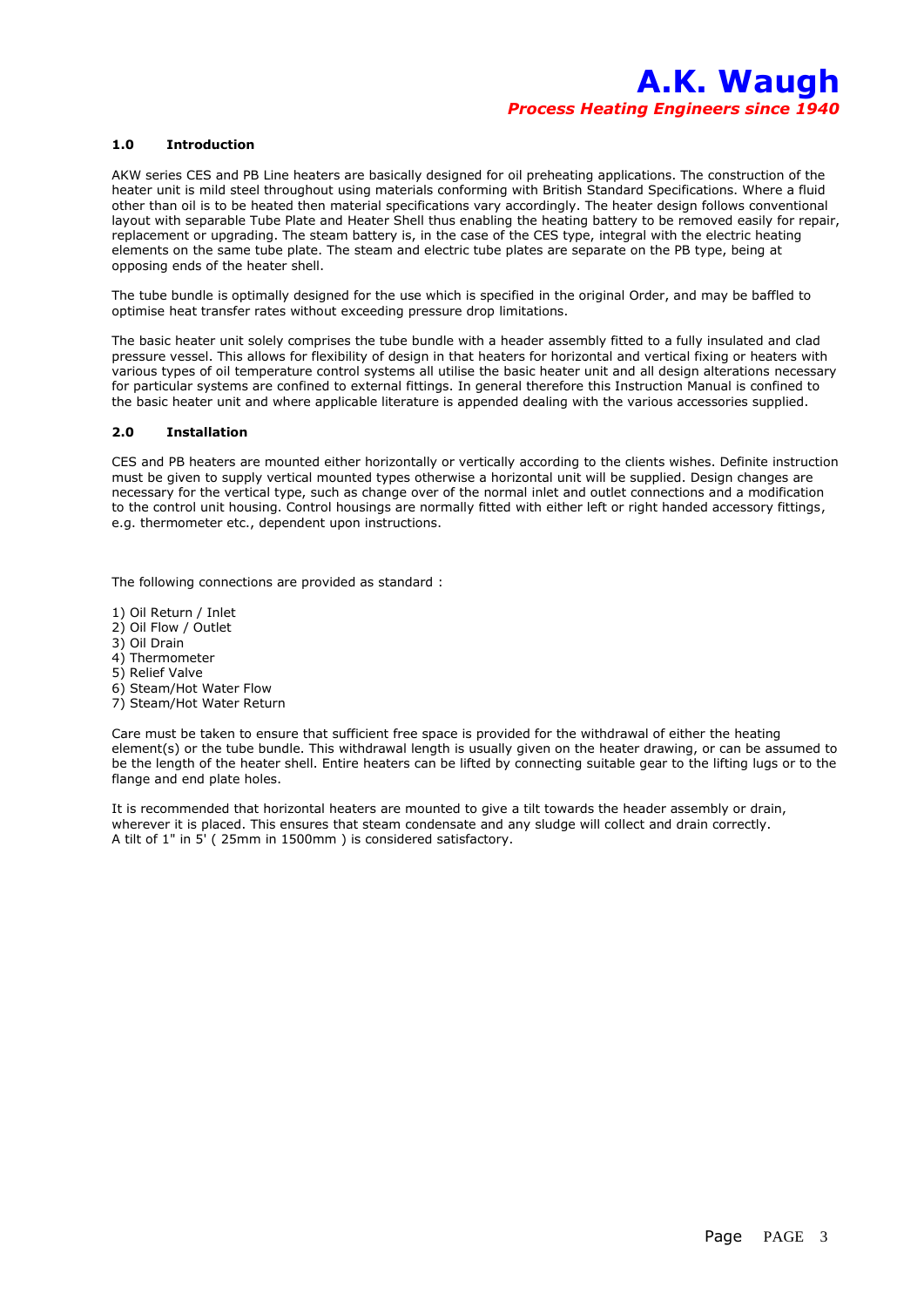#### **3.0 Electrical Connections**

Conduit bosses or a detachable plate for drilling on site are provided at the base of the terminal box, although in some cases adequate space can be found on the circumference of the enclosure for the Plant Engineer to add additional conduit connections if required.

Since all electromechanical thermostats are single phase devices and of 15 Amp (A.C.) maximum rating, direct connection to the electrical supply is limited to 3.0 kW single phase, 220 / 250 volts (A.C.) Current loads in excess of 15 Amps (A.C.) and all three phase and D.C. supplies necessitate the use of a separate contactor for each electrical heating stage.

The coil circuit of the contactor is normally wired in series with the master thermostat / control thermostat and, when specified, a hand operated switch. It is important that for multi-stage heaters, the control thermostats are connected to the coil of the corresponding contactor, as shown on the wiring diagram.

#### **3.1 Steam or Hot Water Connections**

Two connections are provided, one for supply and the other for condense or hot water return.

#### **4.0 Standard Accessories**

We supply a relief valve to suit the stated working pressure, which fits in a 3/4" BSP connection. Normally we also supply a thermometer, which is provided with a  $1/2$ " BSP mild steel (or other material as appropriate) pocket so that the instrument may be removed without draining the heater or interrupting the process. A spare oil joint can be supplied on request. These items are supplied "loose" and will normally be found in a box attached to the newly delivered unit, or will be contained in the locked terminal box.

#### **5.0 Method of Operation of the Heater Unit**

This type of heater works by transferring electrically generated heat to a liquid, normally for boiler start-up purposes. Once the boiler is fired and steam produced, this steam will provide the energy to supply the heater for normal running purposes.

The performance of this type of heater has been evaluated and a distinct calculation is undertaken for each application.

Heat is transferred to the liquid by means of removable ceramic formed heating elements or cores, fitted into a sheath or tube. The rate of heat output is closely related to the type of fluid being heated.

Control and Safety thermostats are standard features. All thermostats are normally closed (ON) so that an increase in liquid temperature above the (adjustable) set temperature opens the thermostat contacts and therefore the heater circuit is switched OFF. All thermostats are of the changeover type, that is the thermostat switches from one contact to another. Please see the relevant documentation. The inclusion of this feature gives the option of warning or operation indication. This is especially relevant in the case of the Safety thermostat, which must be manually reset.

Control is achieved by a temperature measurement device or devices which may take the form of adjustable electromechanical thermostats as previously described, or electronic thermostats normally utilising a simple probe linked to a sophisticated control device.

In every case we provide fittings suitable for a variety of devices.

A Safety (master cut-out) thermostat is mandatory in compliance with British Standards.

#### **5.1 Steam / Hot Water Coil**

Where fitted, the Steam / Hot Water Coil is a continuous coiled tube of heavy gauge steel and is capable of extremely long service life under arduous conditions. It has the advantage of only requiring two holes to be drilled in the tube plate, and is easy to replace. Unfortunately it is made by hand and is therefore both expensive to produce, has a high cost both initially and as a replacement and is slightly less efficient than the following type.

#### **5.2 "U" tube**

The "U" tube arrangement comprises multiple hairpin bent steel pipes inserted into the tube plate, to which is attached a header plate effectively gathering steam input and output to their respective inlet and return. The "U" tubes may be finned for greater heat transfer area or plain for greater packing density. Due to the relative ease of manufacture this system is somewhat cheaper than the coil, although this is to some extent negated by the extra tube plate work and header required.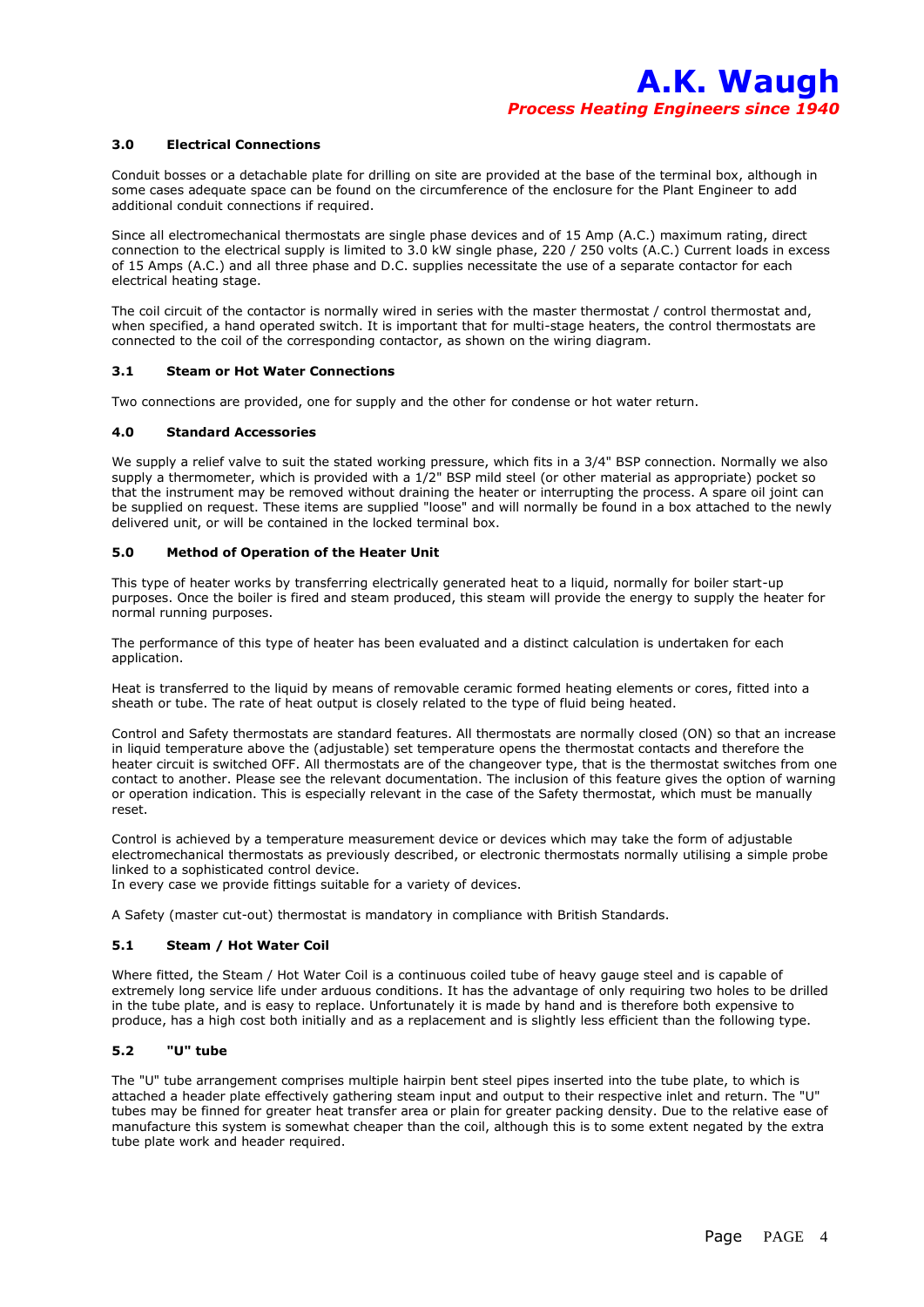#### **6.0 Setting of Thermostats**

#### **6.1 General Information**

Thermostats fitted have adjustable scales covering the temperature control range required. Each thermostat is fitted in a pocket which enables replacement without draining down the vessel contents. If more than one control thermostat is fitted, it will generally be sited above a heating element corresponding to the particular control group.

Note that in most cases the thermostat senses a higher temperature than the actual bulk liquid temperature since it is in the direct path of hot liquid rising from the element sheaths, hence there is a differential between the actual outlet temperature and that to which the thermostat should be set. So in the case of the heater we would see that the thermostat should be set at a higher temperature, say 100 degrees, so as to provide an outlet temperature of 90 degrees.

The differential is - in this example only - 10 degrees. In practice it would be much less than this value. As always, some trial and error is necessary to establish the correct setting to compensate for the measurement errors which abound in normal process plant.

#### **6.2 Control Thermostats**

A Control Thermostat is normally fitted to the heater, and this may control any chosen load. Practically however this is usually limited to around 40 kW per control group, with a heater of larger capacity being split into two or more heating sections

In multi -stage units the number of Control thermostats varies according to the number of stages. The minimum number of heating elements to each Control thermostat is three.

Where more than one Control thermostat is fitted, they should be set at different temperatures so that a base load is "ON" for longer than the makeup load which operates "ON/OFF". In every case, the control system should be set up in ascending load order.

#### **6.3 Safety (Master) Thermostats**

One Master thermostat is supplied with each heater to protect the unit from excessive liquid temperature when a fault arises. The thermostat is usually set some 25 degrees C above the liquid outlet temperature or other recommended temperature. When this temperature is exceeded the master thermostat opens all the heater circuits thus closing down the system.

In some cases the master thermostat is wired in series with the liquid transfer pump electrical system. As a matter of good practice this should incorporate a means whereby the pump continues to operate for a short period of time (say, five minutes) to ensure that the liquid in the heater does not overheat due to residual heat build up.

If the thermostat trips, it will be necessary to manually reset it since it will not automatically close as the temperature falls.

#### **NOTE : It is extremely important that the mains supply is isolated before attempting to reset the Master thermostat since the operator may be unaware of energising the heater elements as soon as the thermostat is reset.**

#### **6.4 Steam / Hot Water Control Systems**

In most steam / hot water heater applications, some method of control of the liquid outlet temperature is required. Since there are many different types of thermostatic, pneumatic or electrical control system available, we do not provide such equipment as part of the heater package. This equipment is provided under our option scheme. A typical system is discussed below.

#### **6.5 Steam / Hot Water Thermostatic Controls - Typical**

A pocket is provided in the heater tube plate for the steam thermostat, either a Sarco type 121 or 128. The steam valve is fitted local to the steam supply connection. Working instruction cards are provided in the various containers supplied.

When ordered, the Steam Control Package consists of :

- a) Steam Regulator
- b) Steam Control Valve
- c) Steam Trap
- d) Sight Glass
- e) Strainers as appropriate
- f) Isolating Valves as required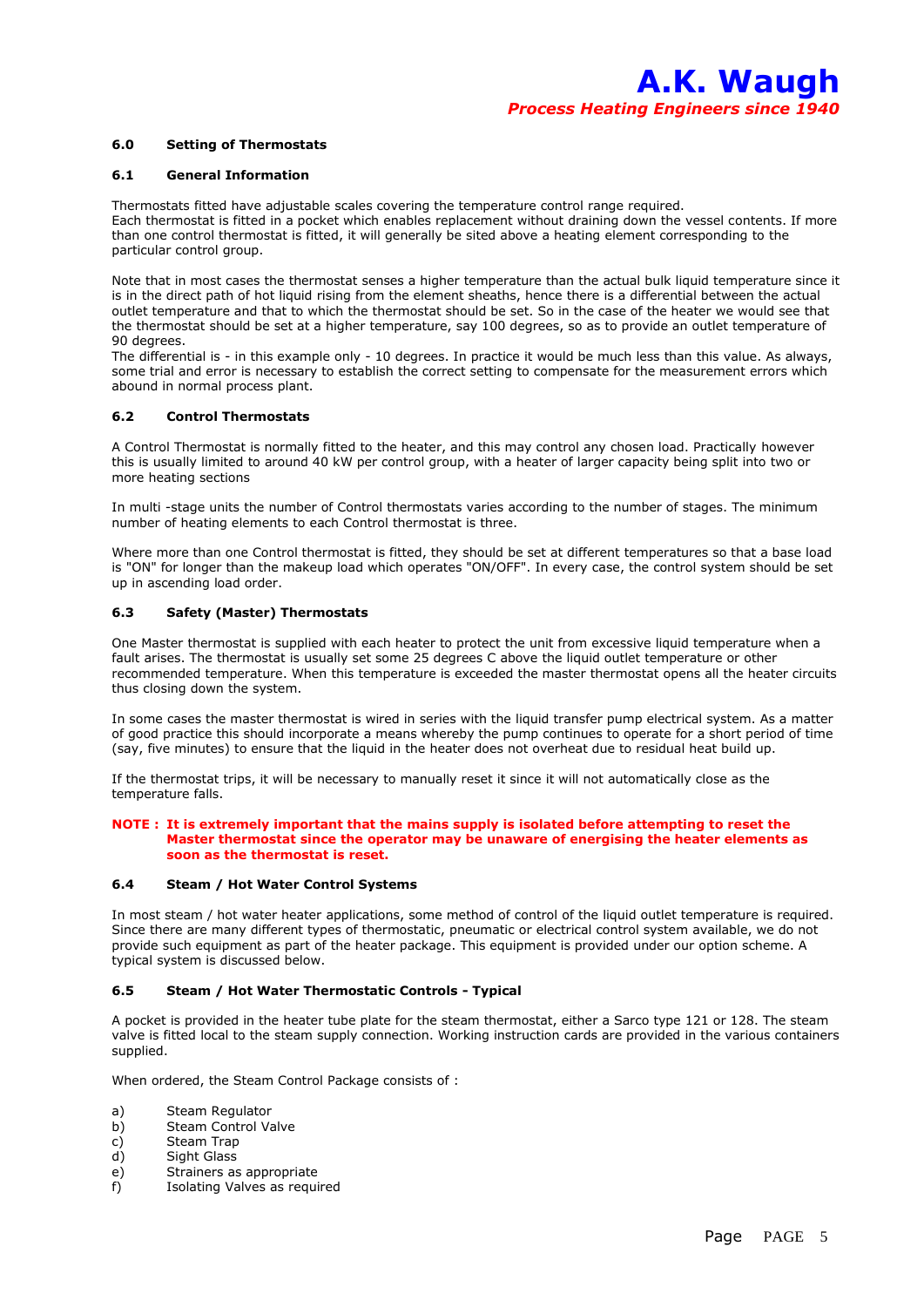#### **6.5 Steam / Hot Water Thermostatic Controls - Typical (Cont'd)**

Any or all components can be ordered directly from us, sized to suit the application.

The Steam Regulator is a two part unit comprising valve and thermostat. The valve is controlled via a capillary tube by the thermostat which is fitted to the heater tube plate. The steam control valve is a fully modulating, hydraulically operated type incorporating packless glands.

The valve should always be fitted in a horizontal pipeline with the valve closing element vertically below the line. It is important that line stresses such as can be caused by expansion or inadequate pipe supports are not imposed on the valve body. If the valve has been correctly sized for the duty it has to perform it will often be smaller than the pipeline to and from it. Reduction in pipeline dimensions can be made by eccentric reducers.

It is advisable to protect the valve by fitting a strainer on the upstream side.

The thermostat should be set on site to the required outlet temperature.

#### **Please read the instructions attached to the valve, thermostat, and other equipment, when supplied.**

#### **7.0 Maintenance**

The best way to enjoy a long and trouble free life from any piece of equipment is to keep it well maintained. With a heater, which appears to have no moving parts, this may seem a waste of time at first, but maintenance is required just as with any other equipment. We recommend that maintenance be carried out regularly and a close check kept on sludge removal etc., so that a schedule which is efficient and effective for your application may be established.

#### **7.1 Periodic Maintenance**

- (a) Ensure all electrical connections are clean, dry and tight.
- Check all steam / hot water pipe joints for leakage and tighten as necessary.
- (b) Check for liquid leakage around the tube plate to heater ring flange joint.
- (c) Ensure that the heater is isolated from the fluid transfer system, and that it is cool. Loosen drain valve and check for sludge build up. If this is excessive then remove the air vent if it is a vertical unit or remove the relief valve if it is a horizontal unit - remember there may be pressure in the system despite being isolated.

#### **NOTE : Never attempt to open a hot heater unit.**

#### **7.2 Routine Cleaning - 6 monthly if required.**

- (a) Isolate the heater and drain the contents
- (b) Disconnect all accessories and check for damage or corrosion. Refer to separate manuals where applicable for maintenance details.
- (c) Steam clean or chemically clean heater interior if possible and check for corrosion or other internal damage.

#### **7.3 General Overhaul - 12 monthly at least.**

- (a) Carry out Routine Cleaning schedule and
- (b) Remove steam cover plate or steam "hat", spacer plate and heater gaskets.
- (c) Ease out tube plate by means of set screws in forcing holes provided.<br>(d) Remove heater battery from shell and inspect element tubes and stea
- Remove heater battery from shell and inspect element tubes and steam tubes for scale and corrosion. Remove scale carefully by wire brushing.
- (e) Inspect heater shell where visible and clean where necessary.
- (f) Re-fit heater battery using a new gasket and re-fit other accessories, heating elements, thermostats etc. in reverse order to above.
- (g) Re-fill system, ensuring all air has been expelled.
- (h) If possible, pressure test to rated pressure on nameplate, or to available pressure on site.

#### **NOTE : DO NOT ATTEMPT TO SWITCH HEATER ON UNTIL ALL AIR HAS BEEN VENTED AND FLUID FLOW HAS BEEN ACHIEVED (THUS CONFIRMING ALL VALVES ARE OPEN). FAILURE TO OBSERVE THIS CAUTION MAY RESULT IN EXPLOSION. DO NOT TAKE SHORT CUTS WITH SAFETY.**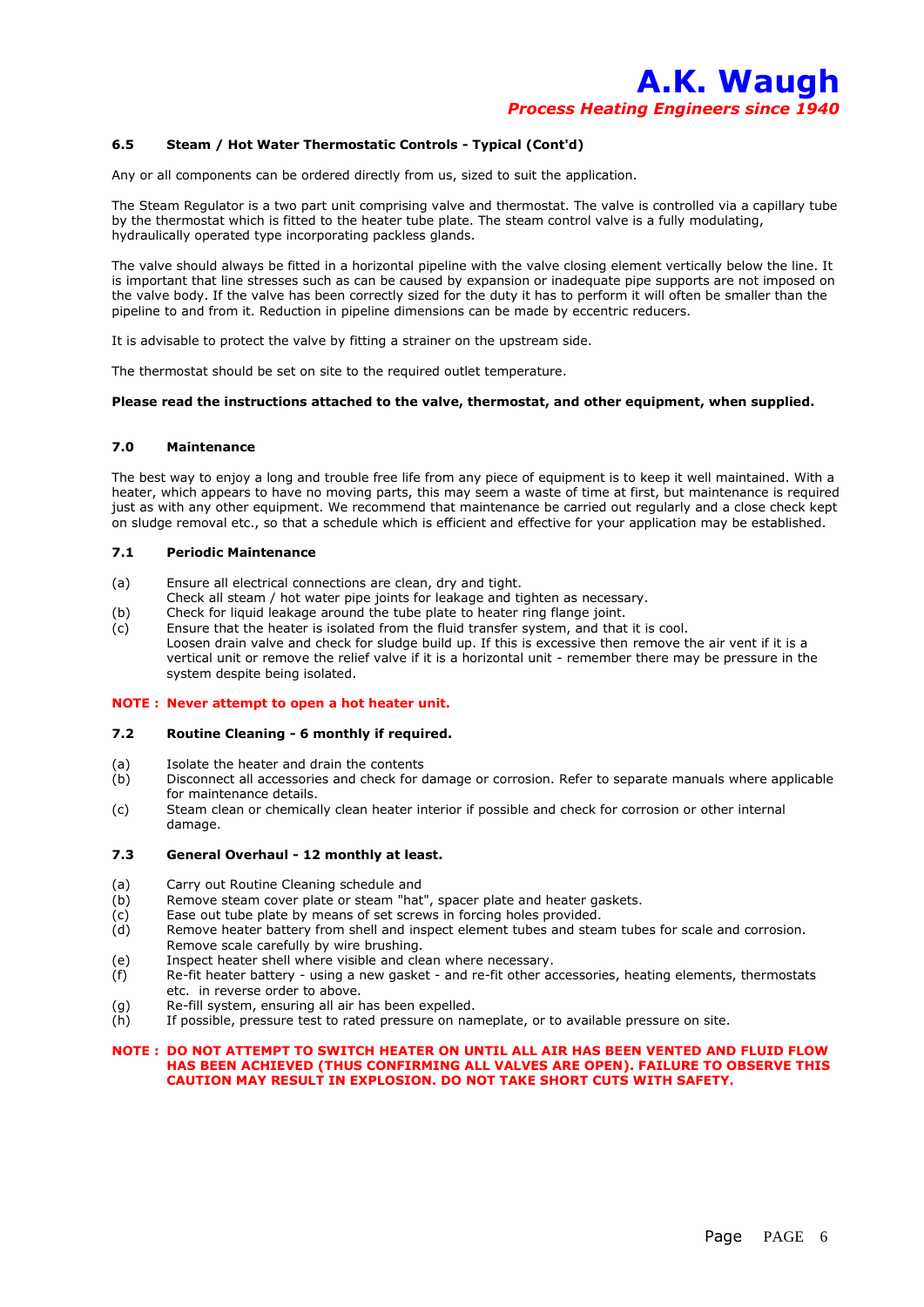#### **8.0 Spares**

#### **8.1 Thermostats**

If a thermostat is faulty in any way it must be returned to our works for inspection. Thermostats can be easily removed by releasing the electrical connections and pinching screws.

Standard thermostats are available from stock but others may be several weeks delivery. Since we do not manufacture these items ourselves, it is sometimes difficult to estimate delivery.

When a spare thermostat is required, ALWAYS give us the details on the nameplate of the heater.

#### **8.2 Heating Elements**

Replacement Heating Elements are available from our factory provided that full details are given, as shown on the last page. The Serial Number is vitally important.

Heating elements can be removed easily by loosening the retaining clip screws. If difficulty is experienced beyond that which you might consider normal, bearing in mind that these elements should be a sliding fit in their sheaths, then it is imperative that you telephone us directly for advice. If you fail to do so, we cannot be held responsible for any breakages.

Note that occasionally some small ceramic parts may be left within the element sheath. You should check the removed element for missing parts and ensure that the sheath is clear of obstruction to allow element replacement.

In general, heating elements are warranted in the same way as the heater unit i.e. A one year warranty exists. However as these items are the subject of differing operating regimes the application of any warranty is at our sole discretion.

#### **8.2 Relief Valve**

Oil pressure relief valves are provided for intermittent discharge only and are not sized for full discharge on the larger heaters. Spare valves can be had on early delivery. Please quote all the necessary details when ordering. It would be very helpful if you could determine the pressure, which is stamped on the "hex" of the valve, and the fitting size, since this information will normally confirm ours so that you receive the right item.

#### **8.3 Steam / Hot Water Bundle**

In the case of the steam / hot water coil, all the information we require is on the nameplate. The coil comes as one item and must be replaced by us at the factory, using either a new tube plate or the existing one.

If hairpin tubes "U" tubes are in use, it is not practical to repair individual tubes by cutting and refitting. Suitable replacement tube bundles complete with tube plate can, however, be supplied with in 2 - 3 weeks of an Order. Earlier delivery is possible if the old tube plate is returned for refurbishment. As with spare items described above, it is extremely important to quote all the details requested.

#### **8.4 Steam / Hot Water Thermostat / Valve**

The steam / hot water thermostat is a sealed unit. If it is damaged or a spare is required, please return it to our factory or order the required part by quoting the serial number of both the valve and the heater.

#### **9.0 Fault Correction**

#### **9.1 Poor Control Characteristics**

Reset the thermostats and if it is felt necessary check operation by immersion in a fluid of known temperature. A kettle full of boiling water is sufficient for testing. Where it is felt that the temperature indicated on the thermostat scale does not accord with that of the test, we recommend that you return the item for replacement.

#### **9.2 Required Outlet Temperature Unobtainable**

This can be due to the failure of one or more heating elements and a resistance test should be carried out on the suspect items. If a fault is found, then refer to Spares Ordering for details of how to order a new element.

If a fault cannot be readily found within the heater, then check other parts of the system BEFORE suspecting anything else. Once you are satisfied that the problem lies with the heater unit, begin a logical fault finding process as outlined on the appropriate page .